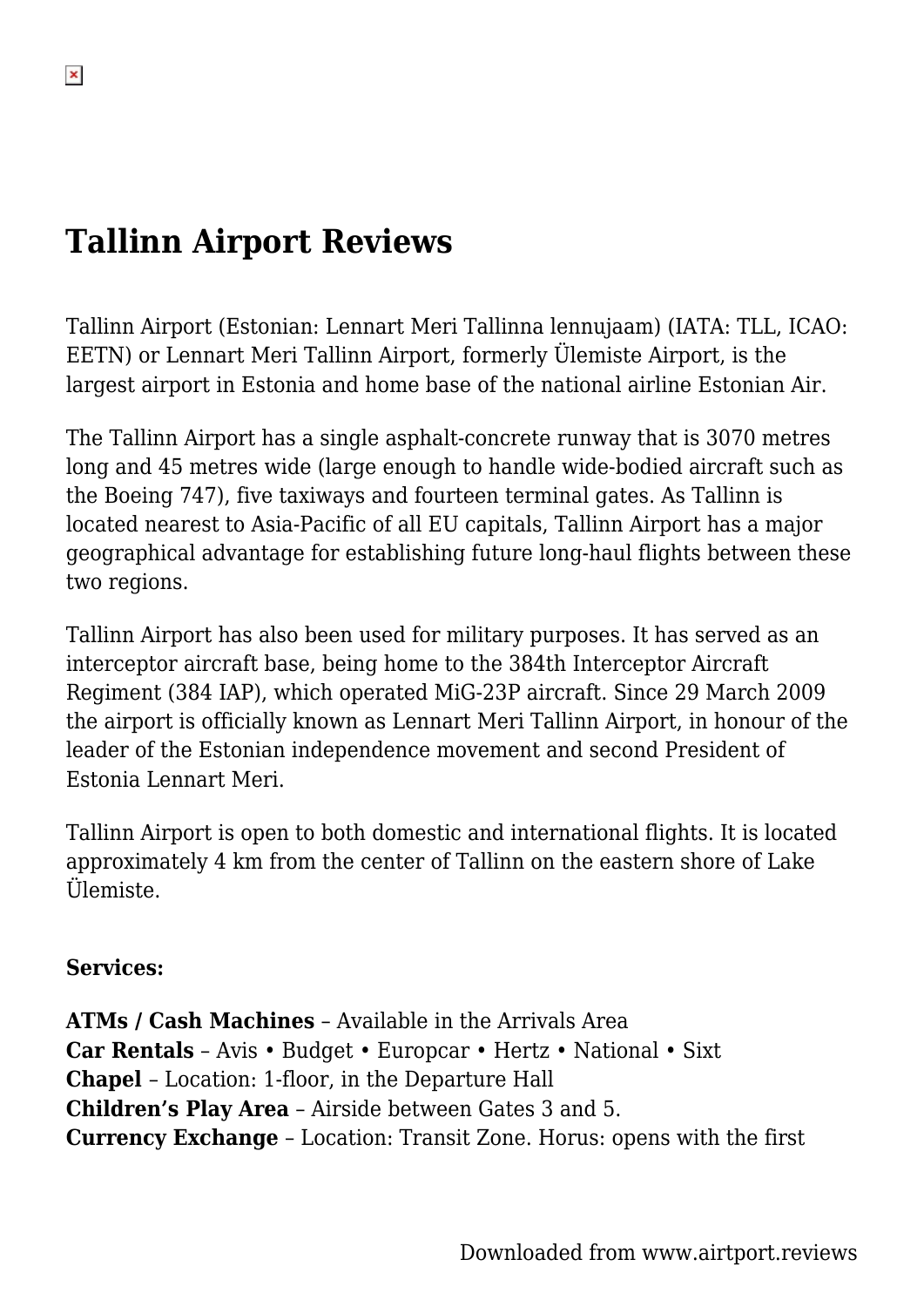arrival and closes half an hour after the last arrival.

**Food / Restaurants** – At the time of this update there are no 24 hour food concessions.

**Library** - If you would like some reading material while waiting for your flight, the airport has a library where you can borrow a book and return it before you board your flight. There are also some cozy chairs to read while you wait. Locals who will be returning to the airport, can take the book with them on their holidays and return it to the library when they return to the airport. Hours: open 24 hours, airside.

**Luggage Storage / Lockers** – Lockers are located on 0-floor. Rates: 1EUR – 2 EUR per day depending on the size of the locker. If you are traveling to a sunny destination where a winter coat is not required, there is a cloakroom. The rates are 2 euros (1 day), 9 euros (7 days), 15 euros (14 days).

**Information Desk** – Location: Departure Hall

**Showers** – Not available

**Smoking Rooms** – Location: Airside, at the end of the concourse **Internet:** The terminal closes an hour after the last flight and reopens two hours before the first flight in the morning. If you have arrived on an evening flight you can remain inside the terminal with proof of a morning flight.

### **Airport opening hours:**

Open 24 hours

### **Website:**

[Tallinn Airport Official Website](http://www.tallinn-airport.ee/eng)

# **Tallinn Airport Map**